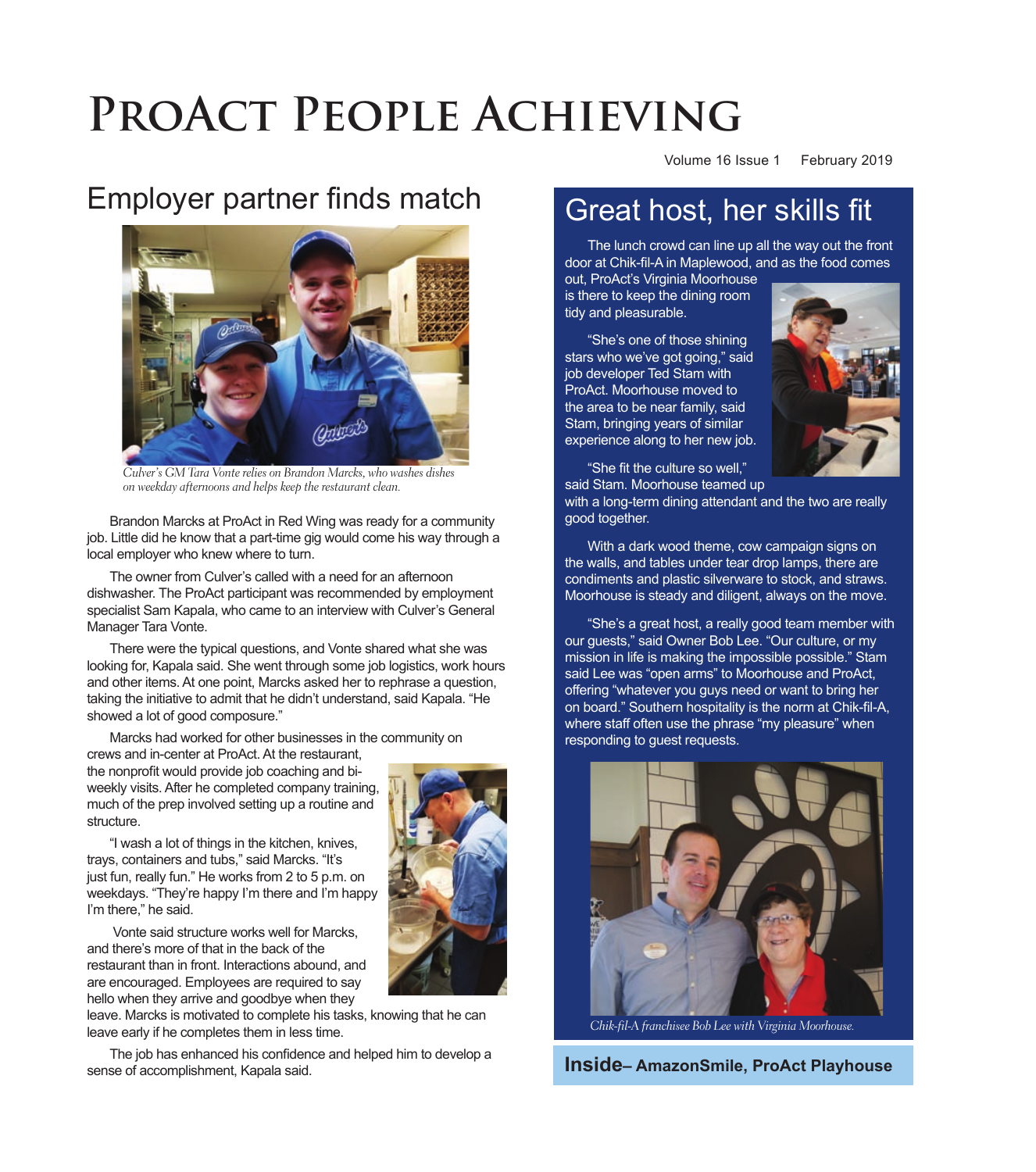### From the President...

It is always gratifying to contribute to the success and satisfaction of the people we serve. It is one of the reasons many of us chose to work in this field. Sharing a few of the



examples of success through our newsletters is a way to give you an idea of what we are doing.

We realize that we are only part of an effort by many to support the accomplishments of our participants, and that they are at the very core of successful outcomes. I believe that when they are at the center of choosing their desired outcomes, it

increases the chances for success and satisfaction.

People are at different points in their lives, with different expectations, and all of us are unique. That is partially why we shouldn't assume everyone wants the same outcomes. A "one size fits all" approach isn't reasonable. I think we should try to meet people where they are at and do our best to tailor our services to support the accomplishment of their individual plans. We also need to be flexible in delivering services, because people and situations frequently change. Life is dynamic in nature.

We are committed to offering a wide array of services based on the needs of our participants, and key stakeholders, while continuing to evolve and embrace change. Thank you for your continued support.

**Steven Ditschler** 

3195 Neil Armstrong Blvd.

(West) 3225 Neil Armstrong Blvd.

#### **Admission information**

- Eagan-
- Autumn Randall 651-289-3151 arandall@proactinc.org

Red Wing, Zumbrota-Pamela Veith 651-327-5613 pveith@proactinc.org

**New Options-ProAct-**Ali Brown 952-403-7964 abrown@proactinc.org

Hudson, Wisconsin-Margaret Christensen 715-410-4216 mchristensen@proactinc.org

#### proactinc.org

#### New Options- ProAct 792 Canterbury Rd., #132

1202 Beaudry Blvd. Hudson, WI 54016

**ProAct's six locations** 

Eagan, MN 55121

Eagan, MN 55121

204 Mississippi Ave. Red Wing, MN 55066

224 S. Main St. Zumbrota, MN 55992

Shakopee, MN 55379

#### **EMPLOYMENT AND ECONOMIC DEVELOPMENT**



ProAct is accredited by the Commission on Accreditation of Rehabilitation Facilities.



WISCONSIN

 $\bullet$   $\bullet$   $\circ$ 



Upon request, this publication is available in alternate languages and formats. Comments are welcome. Contact Melinda Lien at 651-289-3149, mlien@proactinc.org.

### Observant employee discovers crash





and riding with participants one late afternoon last fall, ProAct direct support professional Amanda Anderson peered out of the bus window and saw a couple of wheels turned upright, deep in

a Red Wing ravine. She called 911.

"The rest of the vehicle was pretty much down in the bushes, stuffed down in there," she said. Inside was a mother, who had died, and her three young children, who were alive. They had been missing since the mom left for work at 4 a.m. Anderson said if the bus hadn't stopped at that spot, the crashed car likely wouldn't have been discovered. She had gone past the location on a morning route and no one saw it.

Anderson was recognized by the city of Red Wing with a plaque, and a pin from the chief of police.

### You can support us through Amazon

### amazonsmile You shop. Amazon gives.



A portion of your Amazon purchases can support ProAct if you buy using amazonsmile.com. ProAct is registered. Simply log in and choose us as your organization to support.

Thanks to all who supported ProAct through the Give to the Max campaign in the fall. Contributors gave more than \$2,600 for life enrichment programming.

Join us on August 26 for the ProAct Golf Classic. The 18-hole event at Southview Country Club in West St. Paul offers fine food, a raffle, auctions and extra game challenges. Don't miss it!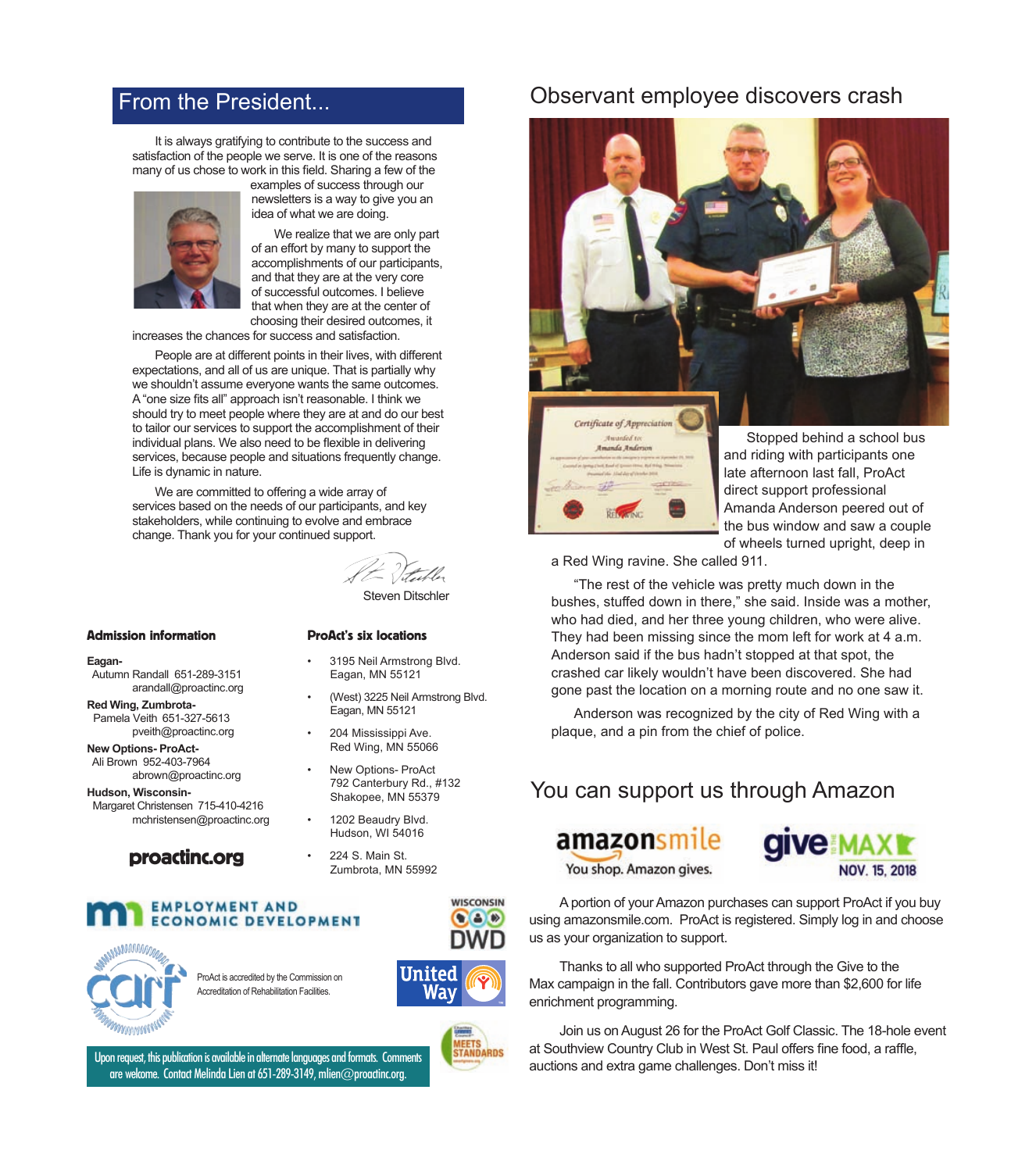# **ProAct Playhouse**



Actors with ProAct Playhouse took in the sets and ambiance of Chanhassen Dinner Theatres.

# Disability realities, humor, return to stage April 25

Based on interviews and real experiences of people with disabilities, ProAct Playhouse brings "Welcome to Our World" to

the Lakeville Area Arts Center on April 25 at 7:30 p.m.

 15 suggested donation - New and established actors will present fresh scenes showing the stereotypes, job challenges, bullying and a little romance. lakevilleareaartscenter.org.



# Upcoming Events

**Holiday Lights Recycling**– Drop off sites continue through February 8. See locations at proactinc.org

- Valentine's Balloon Sale-Scott County Government Center, supports New Options- ProAct, February 14, 8 a.m. to 2 p.m.
- **Disability Services Day at the Capitol– Tuesday, March 12,** rally at 10 a.m., visits with legislators to follow. Please register at mohrmn.org.
- **ProAct Playhouse–** *Welcome to Our World an original play written and produced by ProAct's theater program participants*, April 25, 7:30 p.m. Lakeville Area Arts Center, \$15 suggested donation. More details online.

**ProAct Golf Classic– August 26- Southview Country Club, West St.** Paul, 10:30 a.m. to 7 p.m. Sponsorships available.

# ProAct briefs:

# **Lights recycling looks to exceed 2018 level**



With 32 drop-off locations, the Holiday Lights Recycling campaign continues through February 8, and ProAct is hopeful that collections will exceed 2017-2018 totals. More info at proactinc.org and on Facebook.

## **Volunteerism helps build job skills**



Marta Susag, left and Tom Taylor, right, gain job skills as volunteers at Thrifty Sisters in Bay City, Wis. ProAct Coordinator Gloria Solsaa said Owner Pam Wilkins, center, is "wonderful, so respectful to the individuals and to us."

## **Grant for wellness brings stand-up desks**



"8it-to-stand" computer desks came to ProAct in Red Wing thanks to a grant from Goodhue County and the Statewide Health Improvement Partnership (SHIP).

"It's fantastic," said **Designated Coordinator** Rachel NaSal. The desk helped her posture and her back.

It's part of "Life Well-Goodhue County," which paid for 75 percent of the cost for the new units.